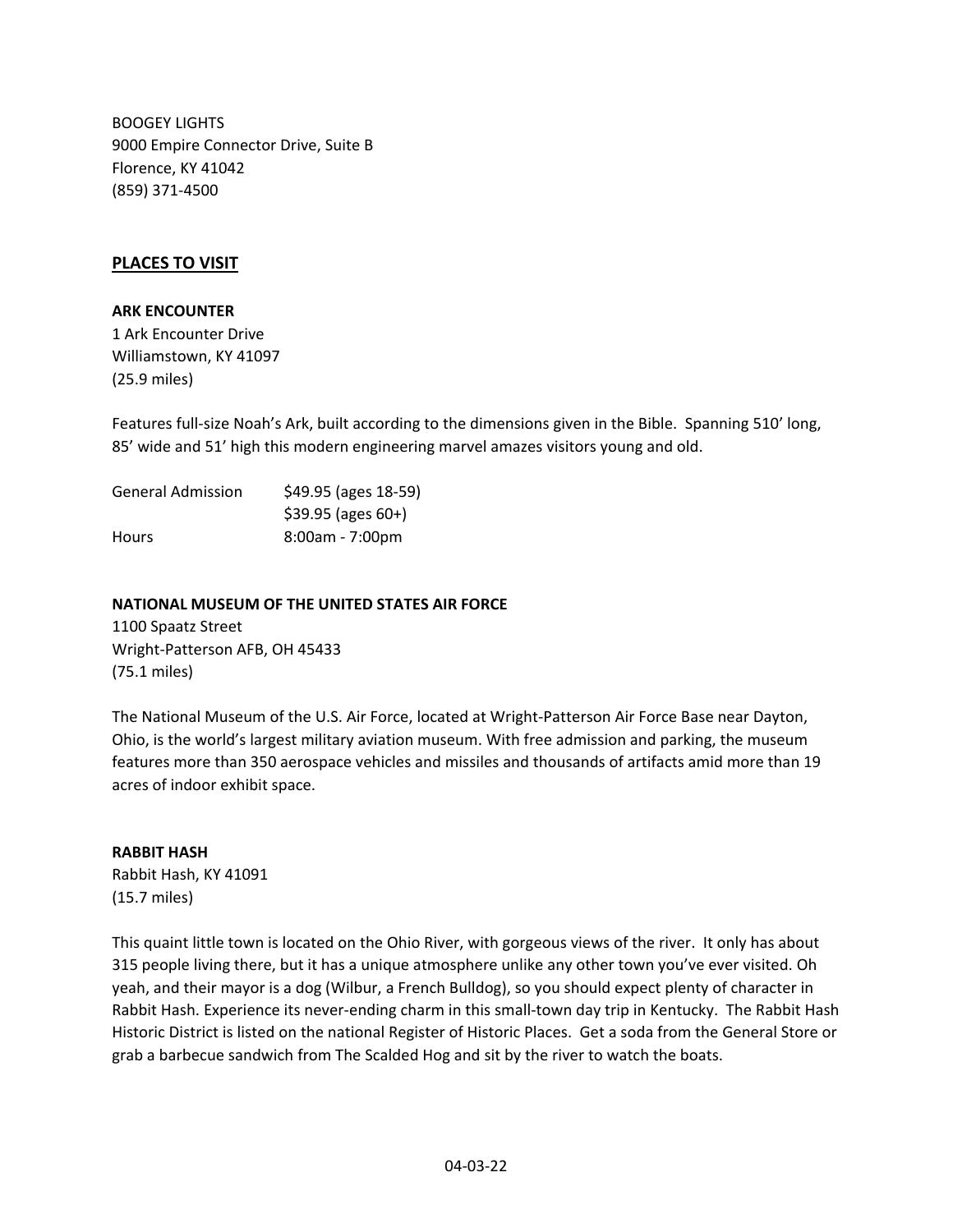## **BIG BONE LICK STATE PARK**

3380 Beaver Road Union, KY 41091 (11.4 miles)

Big Bone Lick's museum and exhibits are fresh and new. See exciting new displays on paleontology, Ordovician geology, ice age mammals and Native American history. Mammoths are believed to have been drawn to this location by a salt lick deposited around the sulfur springs. Visit the gift shop, hiking trails, miniature golf and picnic grounds. Take a ½ mile hike to see live Bison roaming the area.

#### **JANE'S SADDLEBAG**

13989 Ryle Road Union, KY 41091 859‐384‐6617 (14.4 miles)

Jane's Saddlebag is a place where history and nature come alive. Located in the fascinating Big Bone Lick area of northern Kentucky, Jane's Saddlebag is a reconstructed "Saddlebag" historical structure. This heritage tourism destination offers 35 acres of historical structures, friendly farm animals, a restaurant with homemade food and desserts, a Wine Shop, a General Store and much more! Jane's Saddlebag draws thousands of guests each year.

## **BOONE COUNTY DISTILLING COMPANY**

10601 Toebben Dr Independence, KY 41051 (2.3 miles)

Boone County Distilling is a small craft bourbon distillery, in Boone County Kentucky. We are a proud member of the Kentucky Bourbon Trail Craft Tour and B‐Line. Join us on a one‐hour tour (\$8/per person) where you will discover our rich history, have a behind-the-scenes look at our spirits production from grain to glass and experience the amazing aroma of our 1,000‐barrel rick house. We conclude our tour in the tasting room with an educational tasting of our available products. Our distillery is open Tuesday -Saturday from 10:00a‐5:30p (tours at 10:30a, 12:00p, 1:30p, 3:00p & 4:15p) and Sundays from 11:00a‐ 5:00p (tours at 12:00p, 1:30p, 3:00p & 4:15p).

**CINEMARK THEATRES** – 14 movie theaters Mall Road Florence, KY (3.4 miles)

https://www.cinemark.com/theatres/ky-florence/florence-14 - to find what movies and showtimes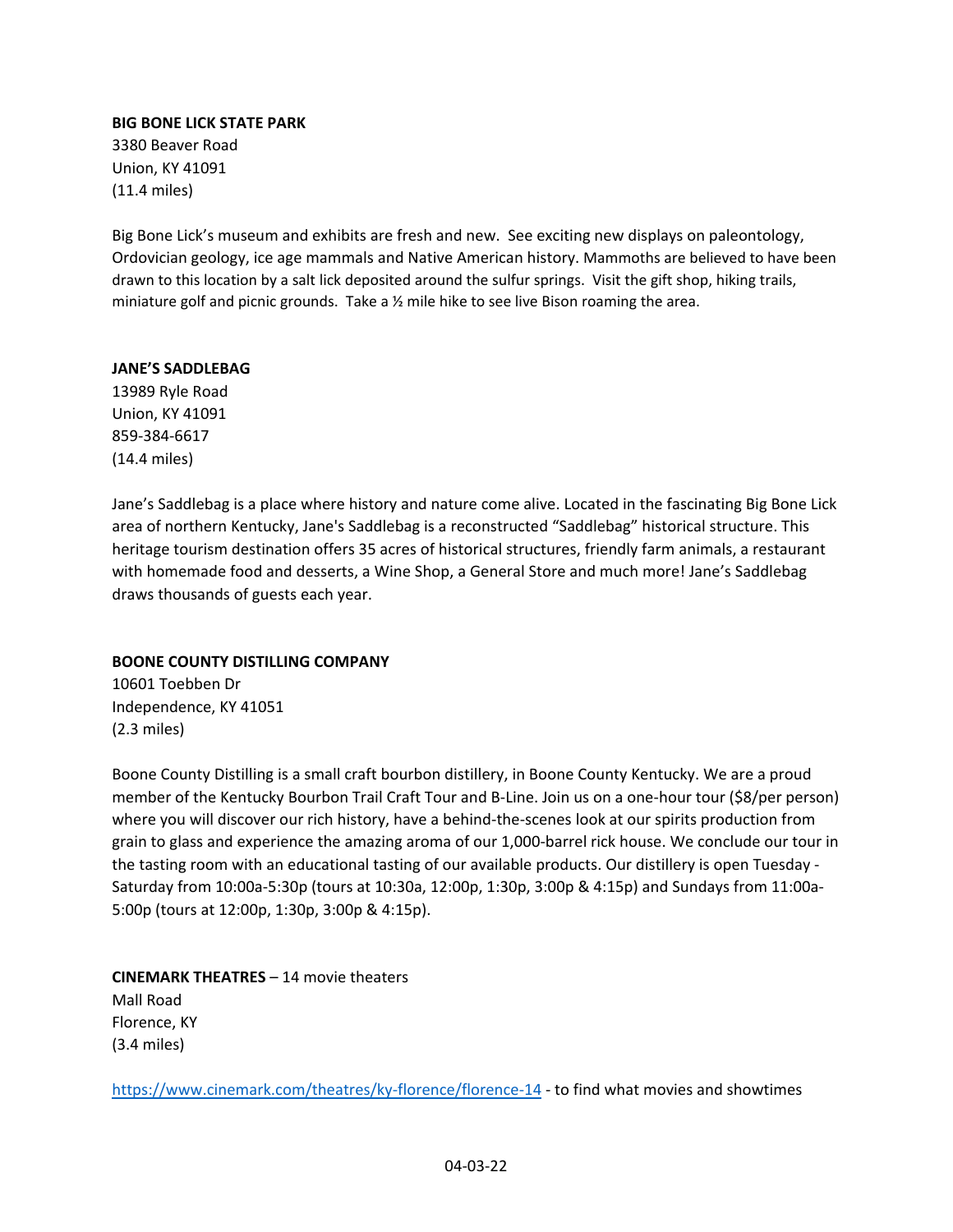### **CREATION MUSEUM**

2800 Bullittsburg Church Rd Petersburg, KY 41080 (20.4 miles)

The state-of-the-art Creation Museum allows you to venture through biblical history, stunning exhibits, botanical gardens, planetarium, zoo and much more.

| <b>General Admission</b> | \$39.95 (ages 18-59) |
|--------------------------|----------------------|
|                          | $$34.95$ (ages 60+)  |
| <b>Hours</b>             | 8:00am - 6:00pm      |

### **NEWPORT ON THE LEVEE**

1 Levee Way Newport, KY 41071 (16.5 miles)

Newport on the Levee is a really cool destination right on the Ohio River, across from downtown Cincinnati, Ohio. You'll find a variety of retail, dining, lodging and entertainment options such as; the award‐winning Newport Aquarium, the renovated 20‐screen AMC IMAX Theatres, Rotolo Bowling and Bocce Eatery, GameWorks and national food retailers Brio Tuscan Grille, Cold Stone Creamery, Five Guys, Tom + Chee, and Brothers Bar & Grill. Newport on the Levee's open‐air shipping container park, Bridgeview Box Park, features local concepts The Little Spoon Bakery & Cafe, Bon Mi Street, Leaf & Limb, Kon Tiki, Ché on Wheels, Wooden Cask Brewing and Second Sight Spirits.

### **NEWPORT AQUARIUM**

1 Levee Way Newport, KY 41071 (21.6 miles)

| <b>General Admission</b> | \$25.99                   |
|--------------------------|---------------------------|
| <b>Hours</b>             | Weekdays 10:00am - 6:00pm |
|                          | Weekends 10:00am - 7:00pm |

See thousands of the world's most exotic aquatic creatures as you waddle with playful penguins, meet rare white alligators, be surrounded by sharks and surprised by smiling stingrays. Encounter thrilling adventures like the first-in-the-world Shark Bridge, where you can cross inches above a tank full of sharks on a rope bridge. Plus, experience the new exhibit Shipwreck: Realm of the Eels and explore a long ago‐sunken ship and the creatures that call this accidental reef home.